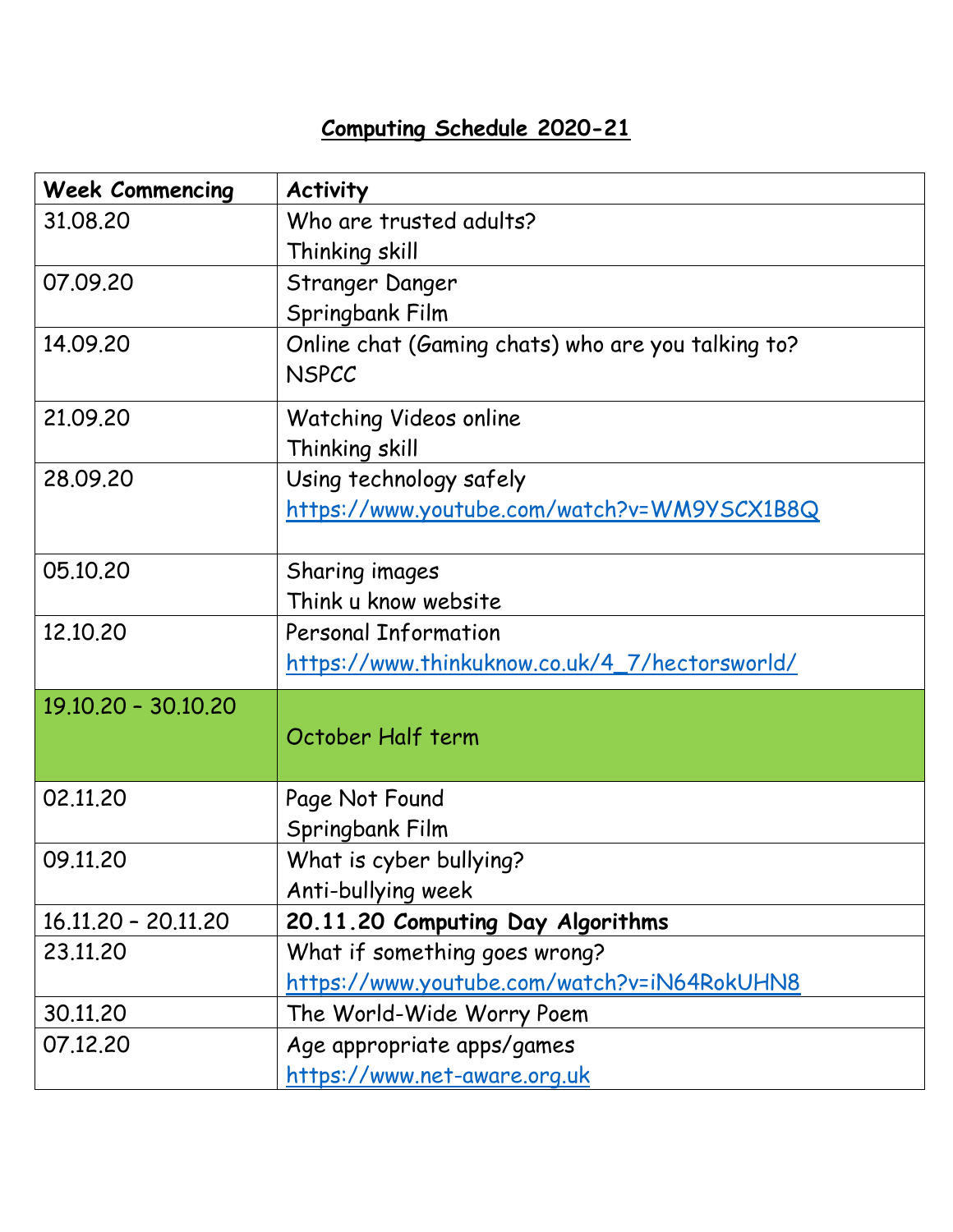| 14.12.20              | Types of Cyber Bullying<br>PowerPoint                     |
|-----------------------|-----------------------------------------------------------|
| $21.12.20 - 01.01.21$ | <b>Christmas Holidays</b>                                 |
|                       |                                                           |
| 04.01.21              | <b>Fake News</b>                                          |
|                       | Thinking skill                                            |
| 11.01.21              | App Recognition                                           |
|                       | Logo quiz                                                 |
| 18.01.21              | Vlogging - how to stay safe                               |
|                       | https://www.bbc.co.uk/newsround/44074704                  |
| 25.01.21              | Who can you speak to?                                     |
|                       | Thinking Skill                                            |
| 01.02.21              | <b>Online Safety Manual</b>                               |
|                       | Springbank Film                                           |
| $08.02.21 - 12.02.21$ | 09.02.21 Safer Internet Day                               |
|                       | https://www.saferinternetday.org                          |
| 15.02.21 - 19.02.21   | February Half term                                        |
|                       |                                                           |
| 22,02.21              | Stranger Danger (recap)                                   |
|                       | Springbank Film                                           |
| 01.03.21              | <b>Computing Day</b>                                      |
|                       | KS1 - Using Technology Purposefully                       |
|                       | KS2 - Computing Networks                                  |
|                       | Are you smart online?                                     |
|                       | https://www.childnet.com/resources/the-adventures-of-     |
|                       | kara-winston-and-the-smart-crew/are-you-smart-online-quiz |
| 08.03.21              | Who can help?                                             |
|                       | Thinking skill                                            |
| 15.03.21              | Please be kind                                            |
|                       | https://www.childnet.com/resources/film-                  |
|                       | competition/2019/primary-finalists film 3                 |
| 22.03.21              | A world without the internet                              |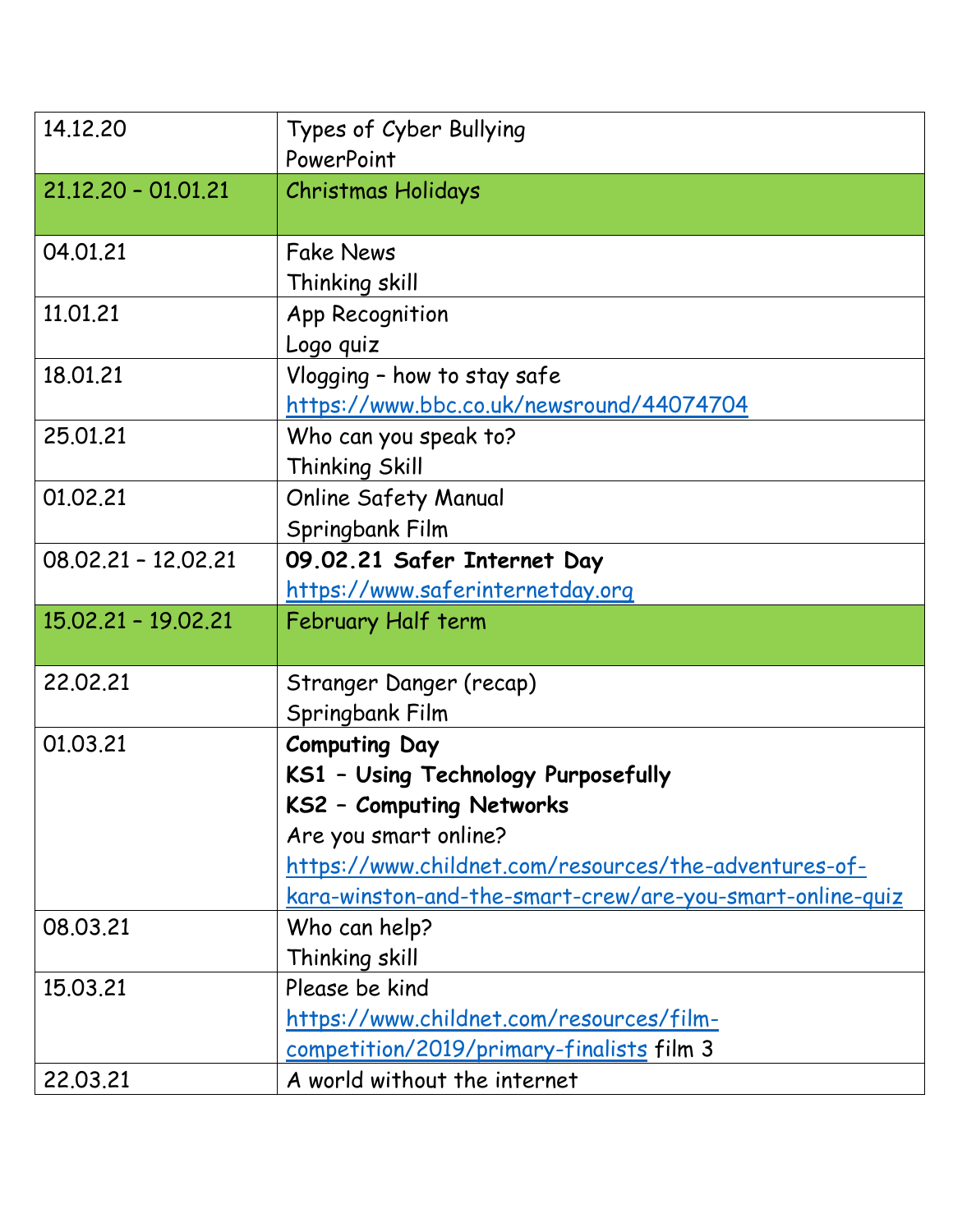|                       | Thinking skill                                             |
|-----------------------|------------------------------------------------------------|
| 29.03.21              | Online Safety Workshop 1                                   |
|                       | Springbank Film                                            |
| $02.04.21 - 16.04.21$ | <b>Easter Holidays</b>                                     |
|                       |                                                            |
| 19.04.21              | <b>Share Aware</b>                                         |
|                       | https://learning.nspcc.org.uk/research-                    |
|                       | resources/schools/share-aware-teaching                     |
| 26.04.21              | Page Not Found (recap)                                     |
|                       | Springbank Film                                            |
| 03.05.21              | Passwords                                                  |
|                       | Thinking Skill                                             |
| 10.05.21              | <b>Computer Viruses and Malware</b>                        |
|                       | https://www.bbc.co.uk/bitesize/topics/zv63d2p/articles/zc  |
|                       | mbgk7                                                      |
| 17.05.21              | Online Safety Workshop 2                                   |
|                       | Springbank Film                                            |
|                       |                                                            |
| $31.05.21 - 04.06.21$ | May Half term                                              |
|                       |                                                            |
| 07.06.21              | Caught in the web                                          |
|                       | https://www.bbc.co.uk/newsround/13908828                   |
| 14.06.21              | <b>Computing Day</b>                                       |
|                       | How safe do you feel on social media?                      |
|                       | https://www.bbc.co.uk/newsround/44074704                   |
| 21.06.21              | Your digital footprint                                     |
|                       | https://www.outofyourhands.com/online-safety/your-digital- |
|                       | footprint/                                                 |
| 28.06.21              | What if my friend is being hurt online?                    |
|                       | Thinking skill                                             |
| 05.07.21              | Is the internet reliable?                                  |